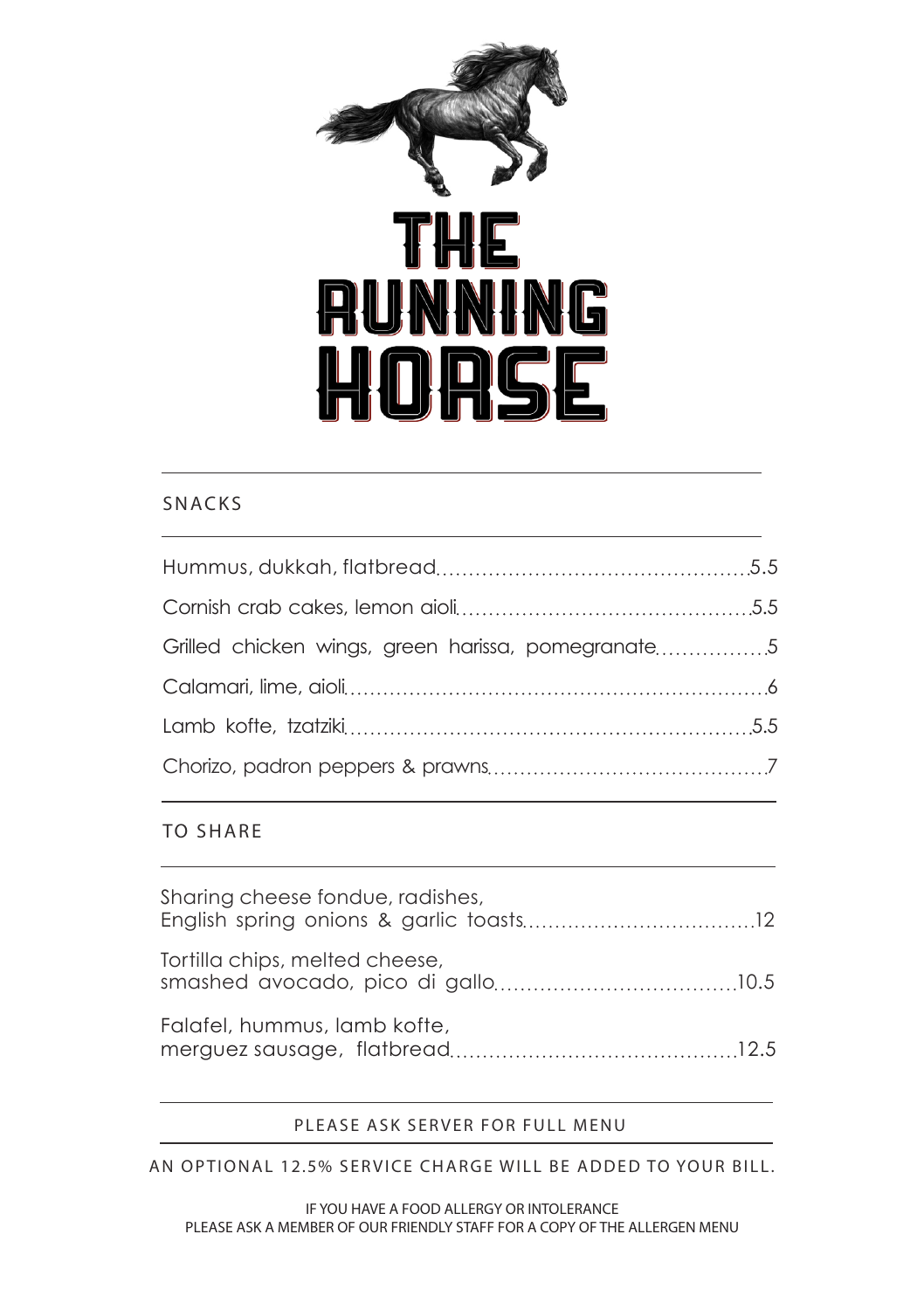| <b>COCKTAILS</b>                                                                                             |
|--------------------------------------------------------------------------------------------------------------|
| Hugo                                                                                                         |
| Tommy's Margarita                                                                                            |
| Smoked Maple Old Fashioned                                                                                   |
| Espresso Martini                                                                                             |
| <b>Barrel Aged Negroni</b>                                                                                   |
| P.V.T.                                                                                                       |
| Sloe 'Lemonade'                                                                                              |
| <b>SHOTTERS</b>                                                                                              |
| Patron XO Cafe<br>Pickleback<br>Jamesons Irish whiskey & pickle juice on the side 4.5<br>Banderita (3 shots) |
|                                                                                                              |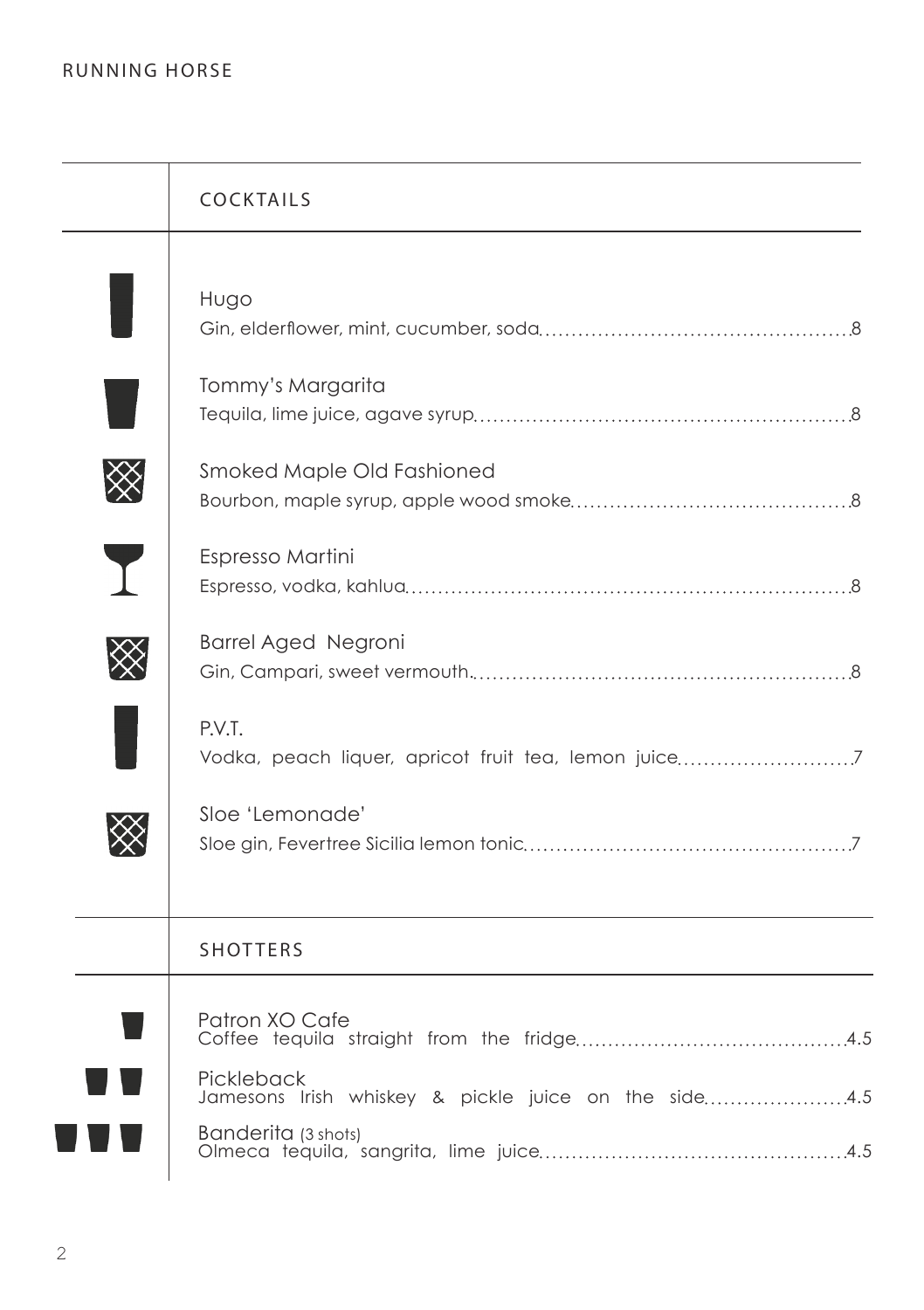| GIN            | 25ML           | GARNISH                       |
|----------------|----------------|-------------------------------|
| Hendricks's    | 4.5            | Cucumber                      |
| Little Bird    | 4.5            | Grapefruit wheel              |
| Sipsmith       | 4.5            | Lime                          |
| Bloom          | $\overline{4}$ | Strawberry & mint             |
| Tangueray 10   | 5              | Lemon                         |
| Star of Bombay | 5              | Orange wheel                  |
| Caorunn        | 4.3            | Red apple                     |
| Gin Mare       | 4.7            | Rosemary                      |
| The Botanist   | $\overline{4}$ | Lime & mint                   |
| Brockman's     | 4.2            | Grapefruit zest & blueberries |
| Plymouth Gin   | 3.9            | Lemon                         |

| SPRITZ                                                                                    |     |
|-------------------------------------------------------------------------------------------|-----|
| Aperol & pink grapefruit Spritz<br>Aperol, prosecco, grapefruit juice, soda, orange wheel | 7.5 |
| St Germain Spritz<br>St Germain Elderflower, prosecco, soda, lavender                     | 7.5 |
| Sloe Gin Spritz<br>Sloe Gin, prosecco, soda, blueberries, mint                            | 7.5 |
| Cocchi Spritz<br>Cocchi Americano Rosa, prosecco, soda, orange wheel                      | 7.5 |
| Cassis Spritz                                                                             | 7.5 |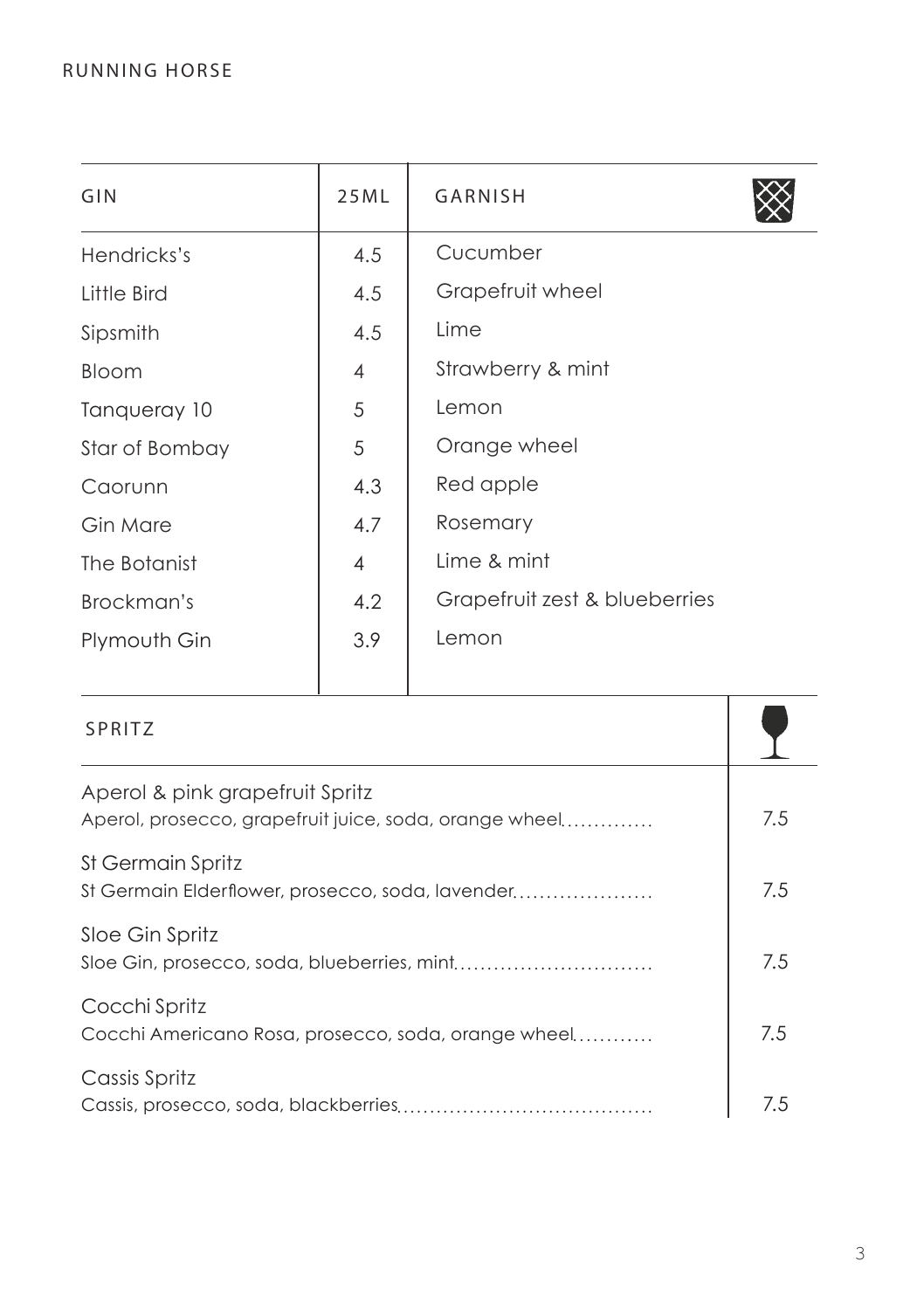| SPARKLING & CHAMPAGNE |                                  |           | 125ml • 500ml • Bottle |
|-----------------------|----------------------------------|-----------|------------------------|
|                       | 6                                | $\bullet$ |                        |
|                       |                                  | $\bullet$ | 58                     |
|                       | $\bullet$ . The set of $\bullet$ | $\bullet$ | 6.5                    |
|                       |                                  | $\bullet$ |                        |

## WHITE WINE

| <b>LIGHT &amp; CRISP</b>                                                |      |    | 175ml • 500ml • Bottle |
|-------------------------------------------------------------------------|------|----|------------------------|
| Vinho Verde                                                             |      |    | 23                     |
| Pinot Grigio Arcole                                                     |      |    | 24.5                   |
| Picpoul de Pinet<br>Dom. de Bellemare, Languedoc, France, 2016          | 6.25 | 16 | 24                     |
| Pouilly Fumé Cuvée de Boisfleury                                        |      |    | 37.5                   |
| <b>STEELY &amp; MINERAL</b>                                             |      |    | 175ml • 500ml • Bottle |
| Sauvignon de Touraine                                                   | 6.85 | 18 | 27                     |
| Gavi Briccotondo                                                        |      |    | 37.5                   |
| <b>Mercurey Blanc</b><br>Domaine Michel Juillot, Burgundy, France, 2013 |      |    | 52                     |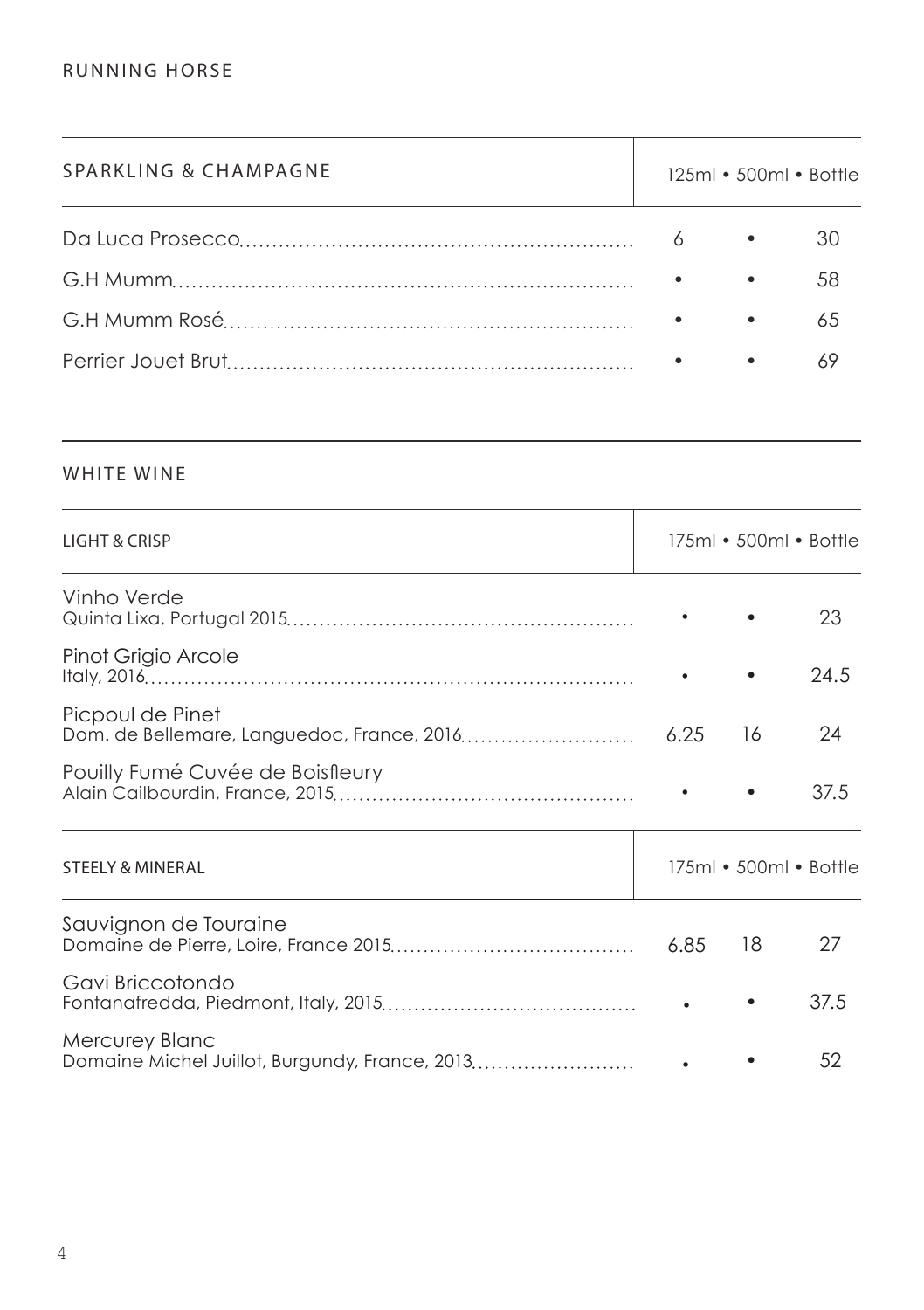#### WHITE WINE

| <b>AROMATIC</b>                                                        |     | $175ml \cdot 500ml \cdot Bottle$ |      |
|------------------------------------------------------------------------|-----|----------------------------------|------|
| Viognier                                                               | 4.8 | 13                               | 19   |
| Pecorino Golden Fleece                                                 |     |                                  | 29.5 |
| Riesling                                                               | 7.5 | 20.5                             | 30   |
| Albarino                                                               |     |                                  | 32   |
| Sauvignon Blanc<br>Yealands Estation, Marlborough, NZ, 2015            | 7.9 | 22                               | 33   |
| <b>SMOOTH &amp; NUTTY</b>                                              |     | 175ml • 500ml • Bottle           |      |
| Rioja Blanco                                                           | 5.5 | 15                               | 22   |
| The Stump Jump Chardonnay<br>d'Arenberg, Mclaren Vale, Australia, 2016 | 6.4 | 17                               | 25   |
| Chardonnay, Crossroads                                                 |     |                                  | 35   |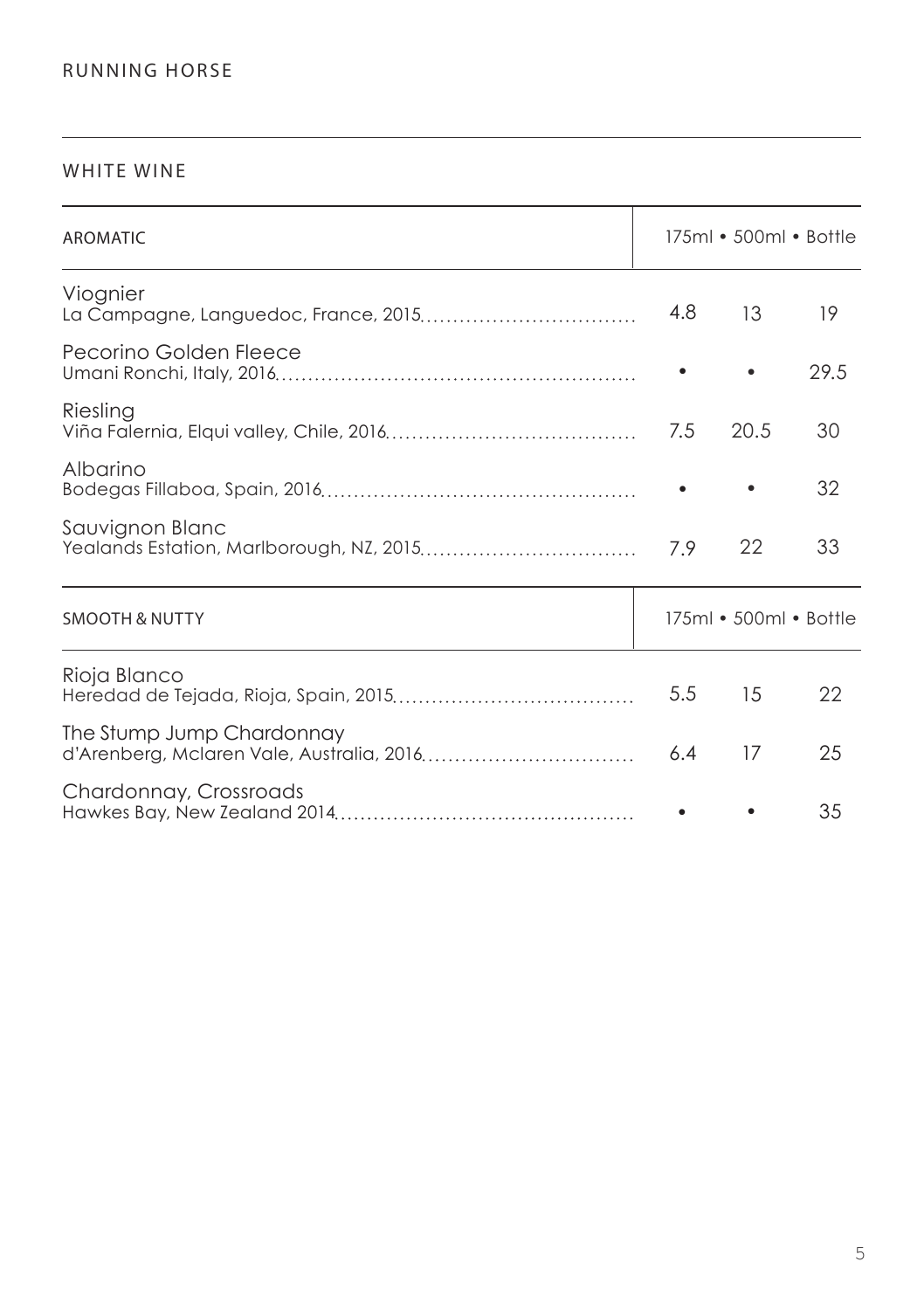| <b>ROSE</b>                                             | 175ml • 500ml • Bottle |                        |      |
|---------------------------------------------------------|------------------------|------------------------|------|
| Granfort Rosé de Cinsault                               | 5.5                    | 14.6                   | 22   |
| Más Amor Rosado                                         |                        |                        | 27   |
| La Pas Du Moine Rosé                                    | 8.5                    | 23.3                   | 35   |
| <b>RED WINE</b>                                         |                        |                        |      |
| LIGHT & FRUITY                                          |                        | 175ml • 500ml • Bottle |      |
| Carignan/Grenache                                       | 4.8                    | 13                     | 19   |
| Merlot<br>La Galinière, Chât.du Donjon, Languedoc, 2015 | 6.75                   | 17                     | 25.5 |
| Fleurie                                                 |                        |                        | 31   |
| SUPPLE & FRAGRANT                                       |                        | 175ml • 500ml • Bottle |      |
| Côtes du Rhône Rouge Quatre Cepages                     | 5.5                    | 15                     | 22   |
| Pinot Noir<br>MacMurray, Central Coast Calif. USA, 2014 |                        |                        | 36.5 |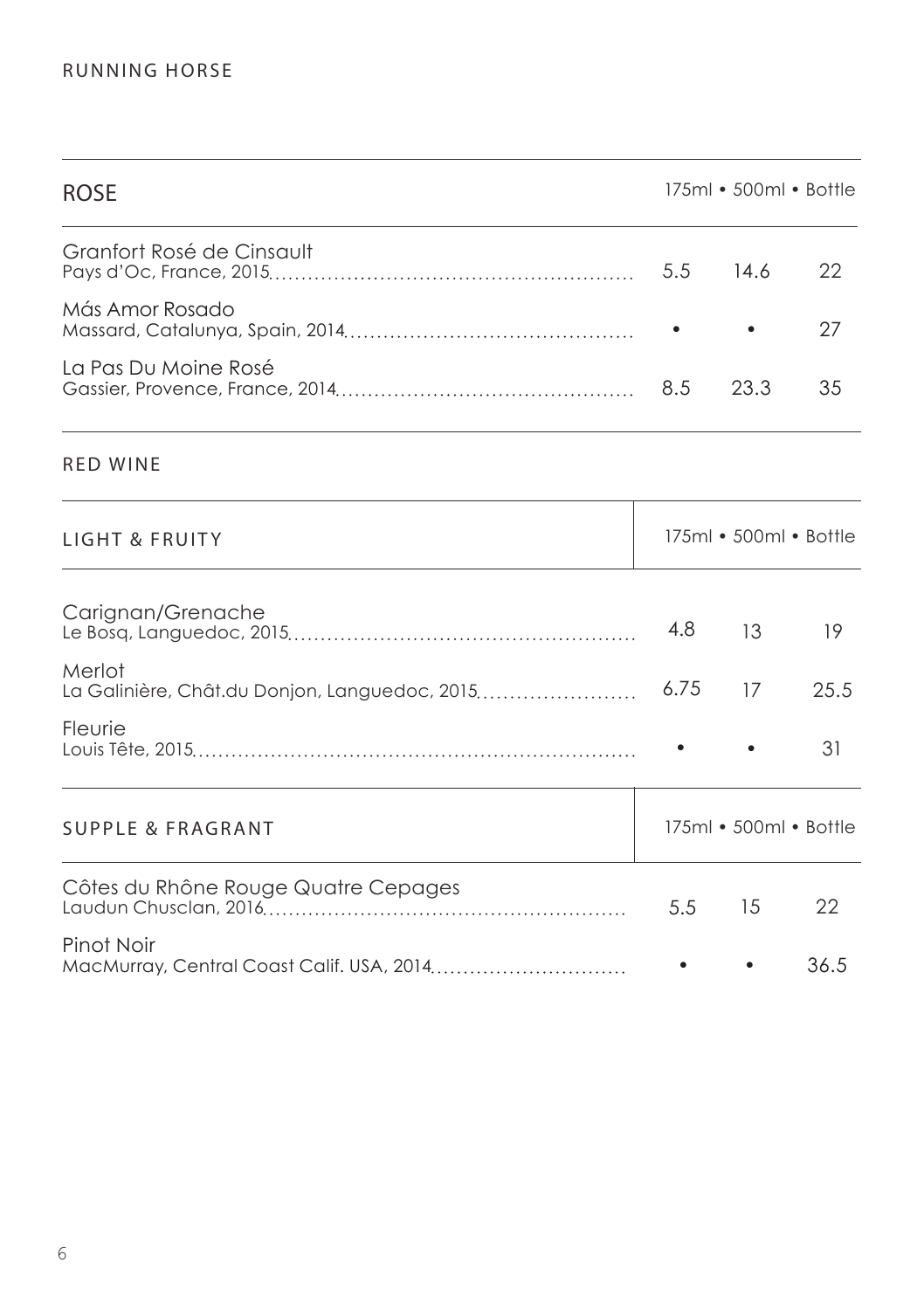#### RED WINE

| INTENSE & POWERFUL                                                | 175ml • 500ml • Bottle |                        |      |
|-------------------------------------------------------------------|------------------------|------------------------|------|
| Tempranillo<br>Baluarte, Bodegas Gran Feudo, Navarra, Spain, 2015 |                        |                        | 22   |
| Melodias Winemakers Selection Malbec                              | 7                      | 19                     | 28   |
| Madfish Shiraz                                                    | 6.5                    | 17                     | 26   |
| Château Bertinat Lartigue                                         |                        |                        | 38.5 |
| <b>RICH &amp; VELVETY</b>                                         |                        | 175ml • 500ml • Bottle |      |
| Rioja Crianza                                                     |                        | 19.5                   | 29   |
| Monastrell Reserva                                                |                        |                        | 27   |
| Carmenere Reserva                                                 |                        |                        | 35   |
| Old Vine Zinfandel                                                |                        |                        | 42   |